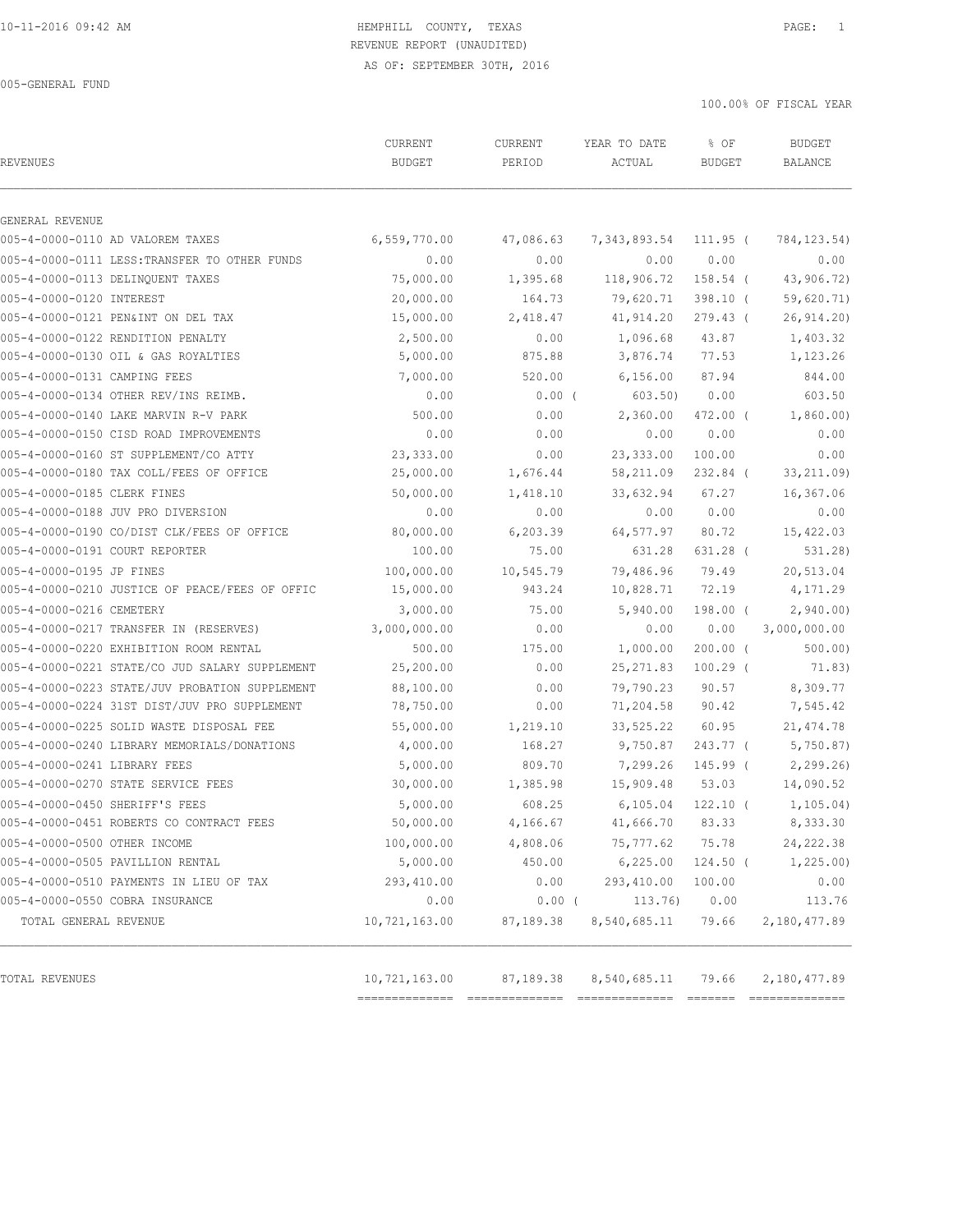008-LAW LIBRARY

| REVENUES                                   | CURRENT<br><b>BUDGET</b> | CURRENT<br>PERIOD | YEAR TO DATE<br>ACTUAL | % OF<br>BUDGET | BUDGET<br>BALANCE |
|--------------------------------------------|--------------------------|-------------------|------------------------|----------------|-------------------|
|                                            |                          |                   |                        |                |                   |
| GENERAL REVENUE                            |                          |                   |                        |                |                   |
| 008-4-0000-0110 TRANSFER FROM FUND BALANCE | 0.00                     | 0.00              | 0.00                   | 0.00           | 0.00              |
| 008-4-0000-0550 COURT FEES-LAW/LIB         | 2,400.00                 | 175.00            | 2,205.00               | 91.88          | 195.00            |
| TOTAL GENERAL REVENUE                      | 2,400.00                 | 175.00            | 2,205.00               | 91.88          | 195.00            |
|                                            |                          |                   |                        |                |                   |
| TOTAL REVENUES                             | 2,400.00                 | 175.00            | 2,205.00               | 91.88          | 195.00            |
|                                            |                          |                   |                        |                |                   |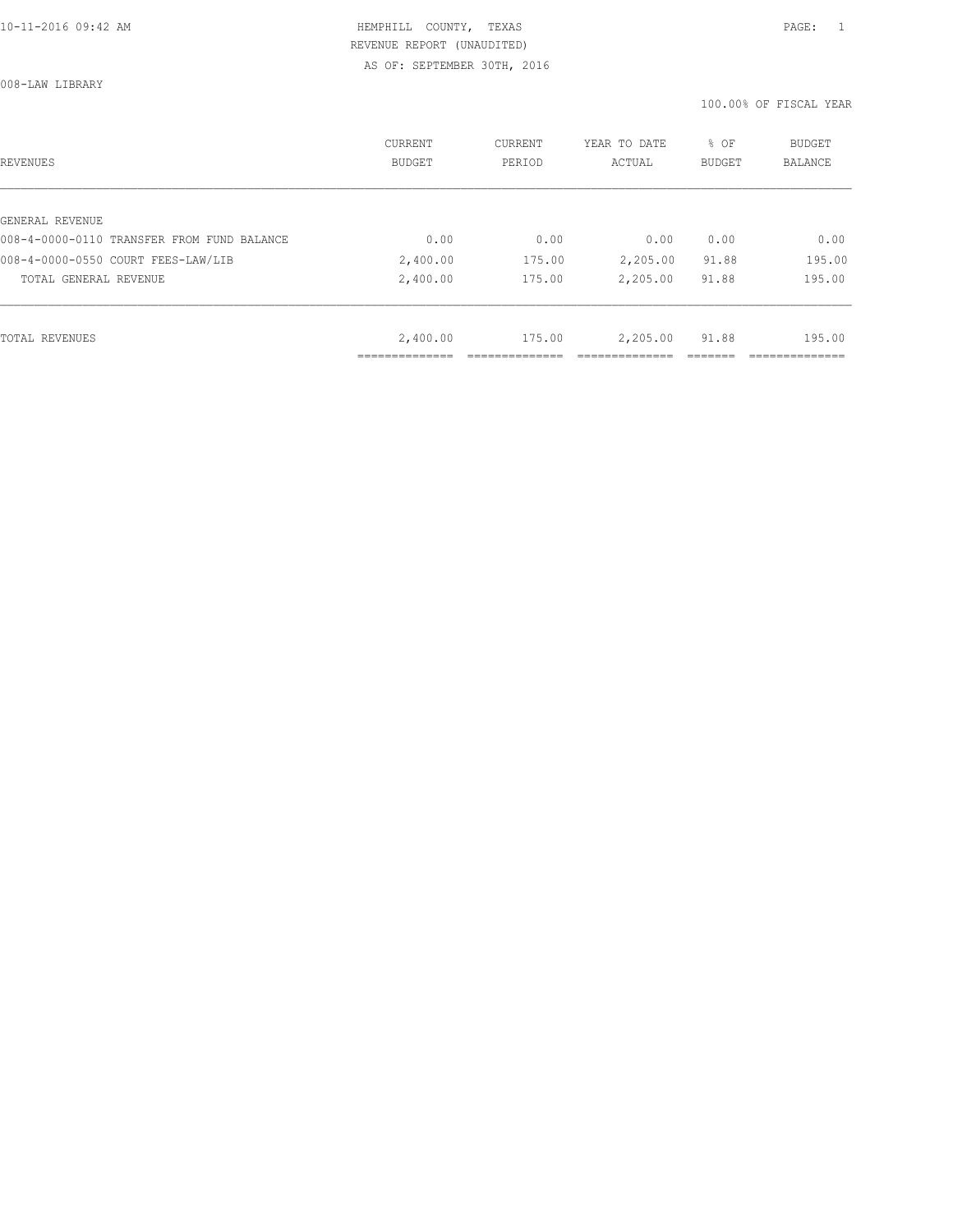009-SECURITY FEE

| REVENUES                                   | CURRENT<br><b>BUDGET</b> | CURRENT<br>PERIOD | YEAR TO DATE<br>ACTUAL | % OF<br>BUDGET | <b>BUDGET</b><br><b>BALANCE</b> |
|--------------------------------------------|--------------------------|-------------------|------------------------|----------------|---------------------------------|
|                                            |                          |                   |                        |                |                                 |
| GENERAL REVENUE                            |                          |                   |                        |                |                                 |
| 009-4-0000-0110 TRANSFER FROM FUND BALANCE | 50,000.00                | 0.00              | 0.00                   | 0.00           | 50,000.00                       |
| 009-4-0000-0191 COURTHOUSE SECURITY FEE    | 8,000.00                 | 448.09            | 4,506.58               | 56.33          | 3,493.42                        |
| TOTAL GENERAL REVENUE                      | 58,000.00                | 448.09            | 4,506.58               | 7.77           | 53,493.42                       |
|                                            |                          |                   |                        |                |                                 |
| TOTAL REVENUES                             | 58,000.00                | 448.09            | 4,506.58               | 7.77           | 53,493.42                       |
|                                            |                          |                   |                        |                |                                 |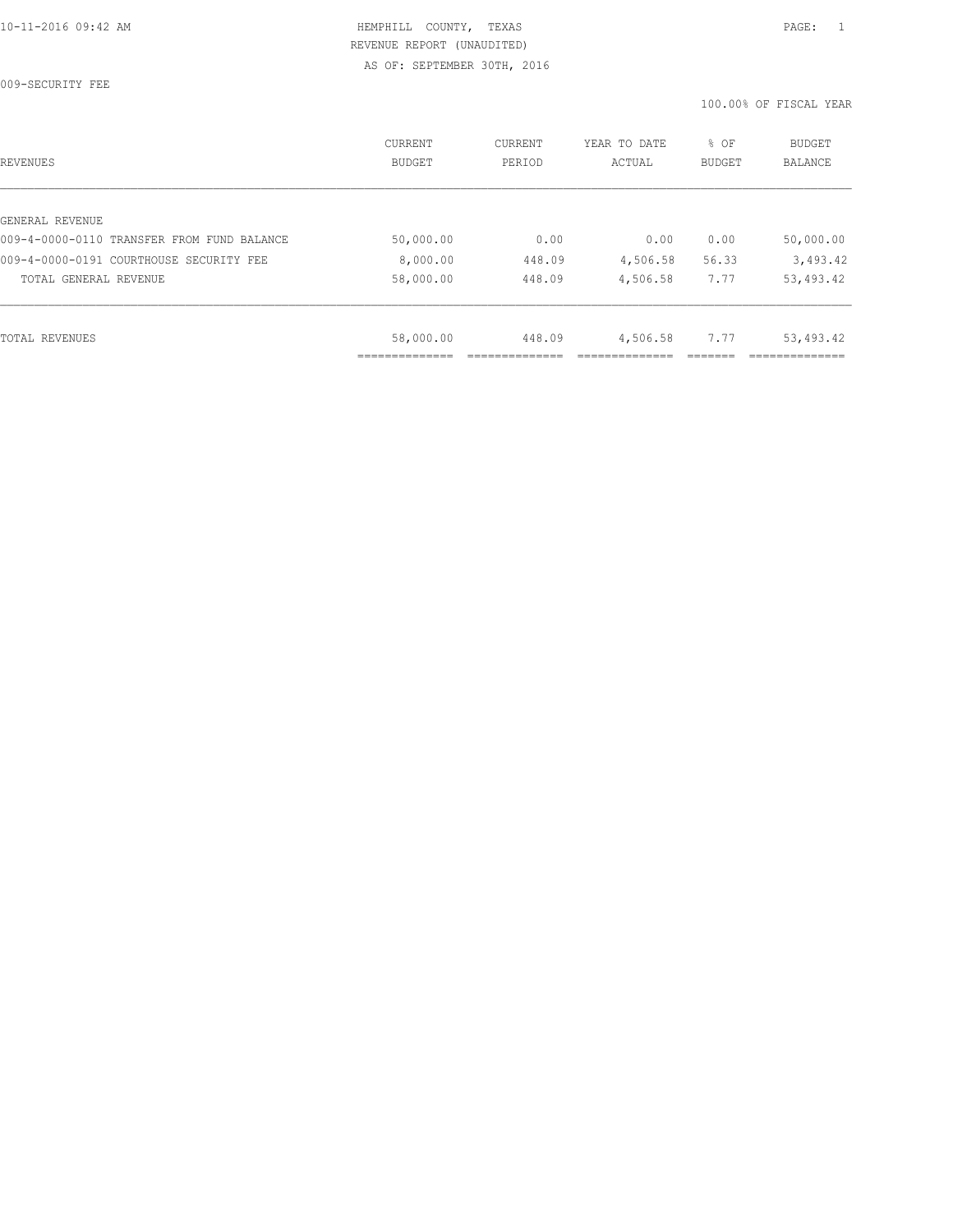010-AIRPORT

| REVENUES                                   | <b>CURRENT</b><br><b>BUDGET</b> | CURRENT<br>PERIOD | YEAR TO DATE<br>ACTUAL | % OF<br><b>BUDGET</b> | <b>BUDGET</b><br><b>BALANCE</b> |
|--------------------------------------------|---------------------------------|-------------------|------------------------|-----------------------|---------------------------------|
|                                            |                                 |                   |                        |                       |                                 |
| GENERAL REVENUE                            |                                 |                   |                        |                       |                                 |
| 010-4-0000-0110 AD VALOREM TAX TRANSFER    | 80,450.00                       | 0.00              | 80,450.00              | 100.00                | 0.00                            |
| 010-4-0000-0120 INTEREST-AIRPORT           | 50.00                           | 12.52             | 289.46                 | $578.92$ (            | 239.46                          |
| 010-4-0000-0320 CHAMBER OF COMMERCE        | 0.00                            | 0.00              | 1,920.00               | $0.00$ (              | 1,920.00                        |
| 010-4-0000-0325 FUEL SALES                 | 150,000.00                      | 9,586.53          | 105,255.66             | 70.17                 | 44,744.34                       |
| 010-4-0000-0326 RENT-HANGARS               | 4,000.00                        | 150.00            | 8,671.22               | $216.78$ (            | 4,671.22)                       |
| 010-4-0000-0500 OTHER RECEIPTS             | 0.00                            | 190.00            | 10,366.00              | $0.00$ (              | 10, 366, 00)                    |
| 010-4-0000-0510 REIMBURSEMENT FROM STATE   | 0.00                            | 0.00              | 60,525.84              | $0.00$ (              | 60, 525.84)                     |
| 010-4-0000-0600 TRANSFER FROM FUND BALANCE | 100,000.00                      | 0.00              | 0.00                   | 0.00                  | 100,000.00                      |
| TOTAL GENERAL REVENUE                      | 334,500.00                      | 9,939.05          | 267, 478.18            | 79.96                 | 67,021.82                       |
|                                            |                                 |                   |                        |                       |                                 |
| TOTAL REVENUES                             | 334,500.00<br>==============    | 9,939.05          | 267, 478.18            | 79.96                 | 67,021.82                       |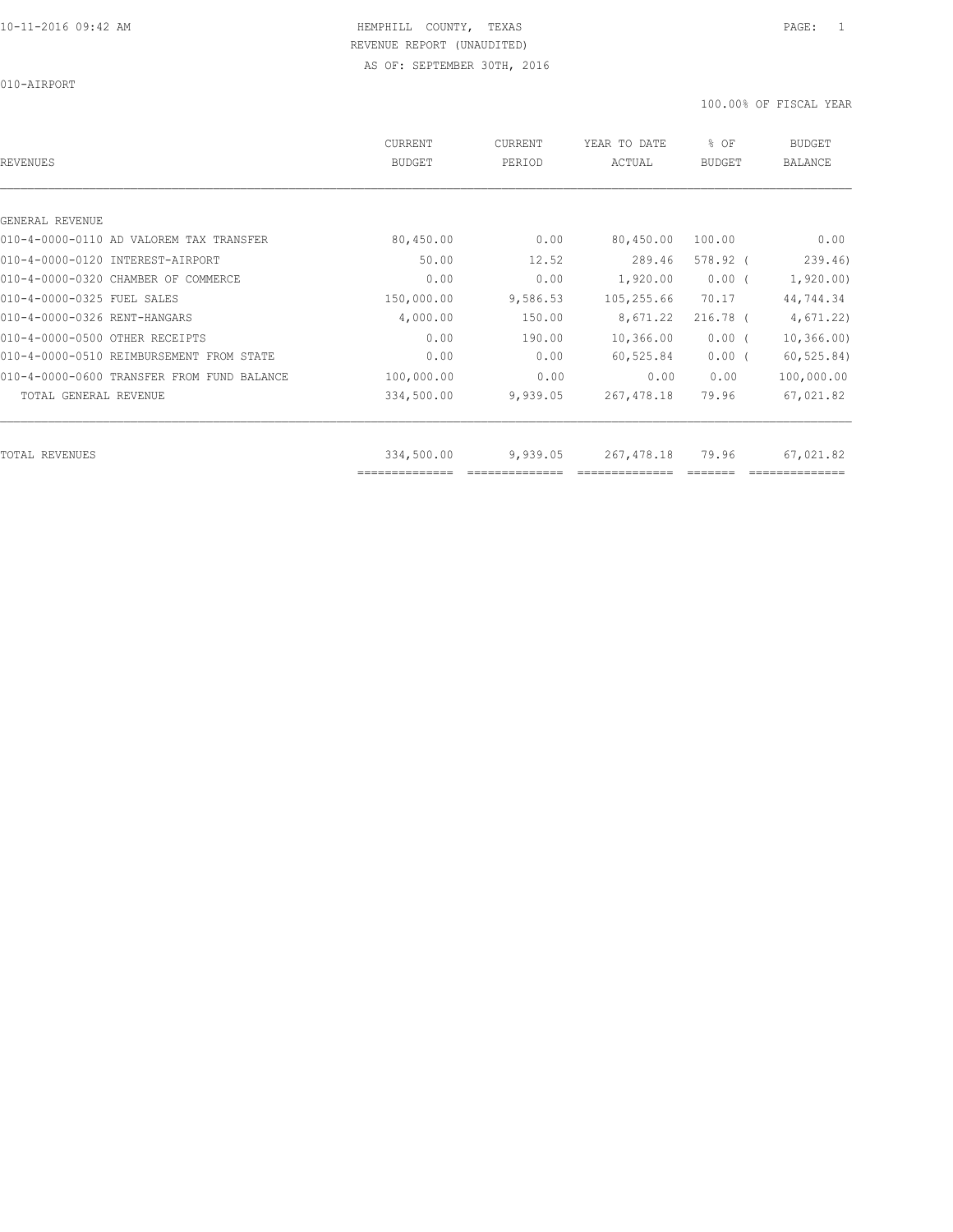011-ROAD & BRIDGE PCT 1

| <b>REVENUES</b>                                | <b>CURRENT</b><br><b>BUDGET</b> | <b>CURRENT</b><br>PERIOD | YEAR TO DATE<br>ACTUAL | % OF<br><b>BUDGET</b> | <b>BUDGET</b><br><b>BALANCE</b> |
|------------------------------------------------|---------------------------------|--------------------------|------------------------|-----------------------|---------------------------------|
|                                                |                                 |                          |                        |                       |                                 |
| GENERAL REVENUE                                |                                 |                          |                        |                       |                                 |
| 011-4-0000-0110 TRANSFER FROM FUND BALANCE     | 200,000.00                      | 0.00                     | 0.00                   | 0.00                  | 200,000.00                      |
| 011-4-0000-0120 INTEREST                       | 300.00                          | 0.00                     | 0.00                   | 0.00                  | 300.00                          |
| 011-4-0000-0121 PEN&INT ON DEL TAX             | 800.00                          | 132.87                   | 2,282.49               | $285.31$ (            | 1,482.49                        |
| 011-4-0000-0122 RENDITION PENALTY              | 0.00                            | 0.00                     | 60.71                  | $0.00$ (              | 60.71)                          |
| 011-4-0000-0280 FARM TO MARKET TAXES           | 364,376.00                      | 2,611.58                 | 409,197.46             | $112.30$ (            | 44,821.46)                      |
| 011-4-0000-0281 DELINQUENT TAXES               | 2,000.00                        | 75.38                    | 6,240.25               | $312.01$ (            | 4, 240.25                       |
| 011-4-0000-0290 LATERAL ROAD                   | 2,500.00                        | 0.00                     | 2,088.33               | 83.53                 | 411.67                          |
| 011-4-0000-0295 BANKHEAD-JONES FARM TENANT ACT | 3,000.00                        | 0.00                     | 2,508.07               | 83.60                 | 491.93                          |
| 011-4-0000-0300 AUTO REGISTRATION              | 50,000.00                       | 2,680.76                 | 45,785.35              | 91.57                 | 4,214.65                        |
| 011-4-0000-0500 OTHER RECEIPTS                 | 2,000.00                        | 187.50                   | 16,342.82              | $817.14$ (            | 14,342.82)                      |
| 011-4-0000-0510 GRANT FUNDS                    | 0.00                            | 0.00                     | 0.00                   | 0.00                  | 0.00                            |
| TOTAL GENERAL REVENUE                          | 624,976.00                      | 5,688.09                 | 484,505.48             | 77.52                 | 140,470.52                      |
| TOTAL REVENUES                                 | 624,976.00                      | 5,688.09                 | 484,505.48             | 77.52                 | 140,470.52                      |
|                                                | ==============                  |                          |                        |                       |                                 |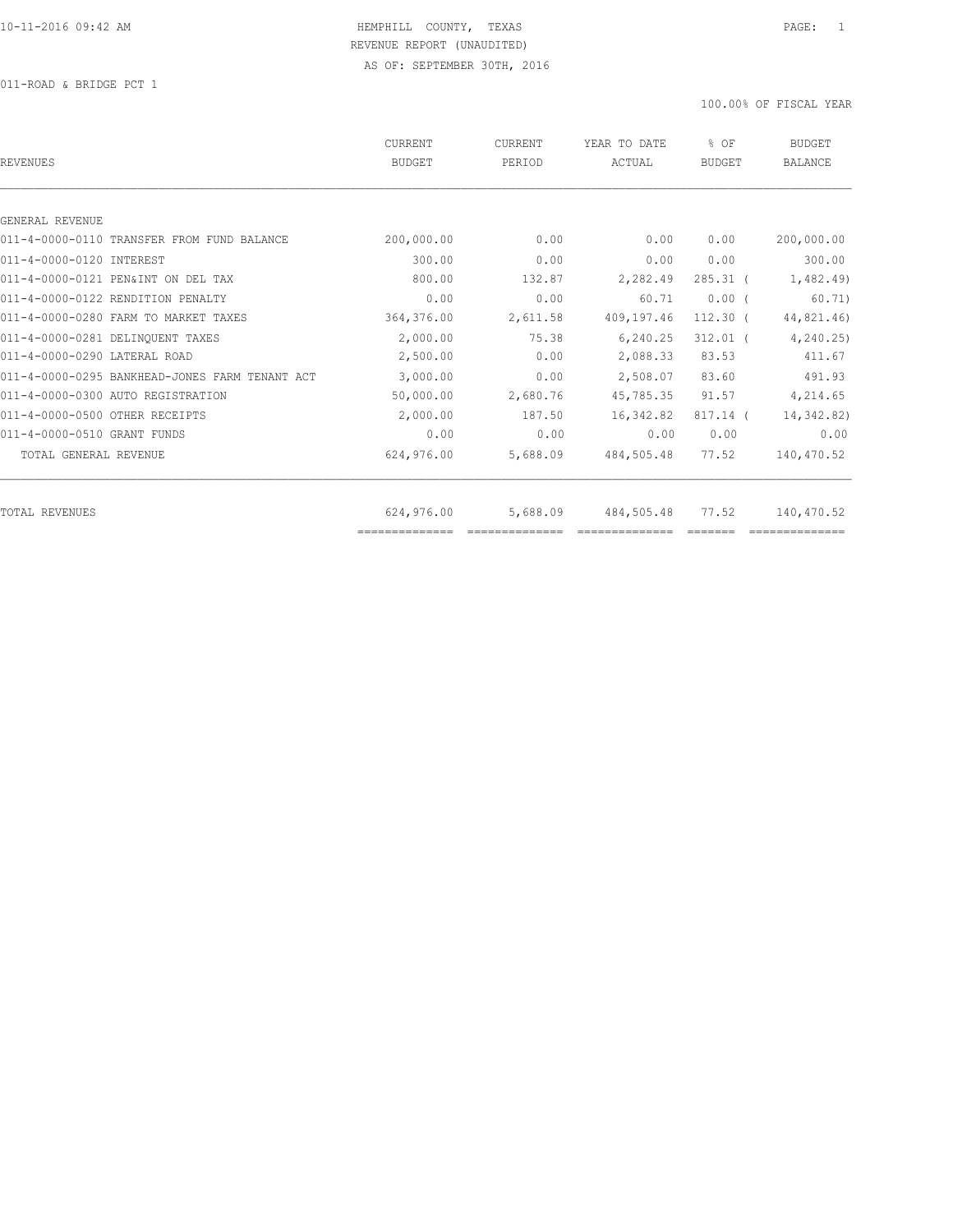012-ROAD & BRIDGE PCT 2

| <b>REVENUES</b>                                | <b>CURRENT</b><br><b>BUDGET</b> | CURRENT<br>PERIOD | YEAR TO DATE<br>ACTUAL | % OF<br><b>BUDGET</b> | <b>BUDGET</b><br><b>BALANCE</b> |
|------------------------------------------------|---------------------------------|-------------------|------------------------|-----------------------|---------------------------------|
|                                                |                                 |                   |                        |                       |                                 |
| GENERAL REVENUE                                |                                 |                   |                        |                       |                                 |
| 012-4-0000-0110 TRANSFER FROM FUND BALANCE     | 500,000.00                      | 0.00              | 0.00                   | 0.00                  | 500,000.00                      |
| 012-4-0000-0120 INTEREST                       | 250.00                          | 0.00              | 0.00                   | 0.00                  | 250.00                          |
| 012-4-0000-0121 PEN&INT ON DEL TAX             | 1,000.00                        | 140.94            | 2,420.93               | 242.09 (              | 1,420.93)                       |
| 012-4-0000-0122 RENDITION PENALTY              | 0.00                            | 0.00              | 64.44                  | $0.00$ (              | 64.44)                          |
| 012-4-0000-0280 FARM TO MARKET TAXES           | 386,460.00                      | 2,769.87          | 433,997.29             | $112.30$ (            | 47,537.29)                      |
| 012-4-0000-0281 DELINQUENT TAXES               | 4,000.00                        | 79.96             | 6,618.45               | $165.46$ (            | 2,618.45                        |
| 012-4-0000-0290 LATERAL ROAD                   | 2,500.00                        | 0.00              | 2,214.89               | 88.60                 | 285.11                          |
| 012-4-0000-0295 BANKHEAD-JONES FARM TENANT ACT | 3,000.00                        | 0.00              | 2,660.08               | 88.67                 | 339.92                          |
| 012-4-0000-0300 AUTO REGISTRATION              | 50,000.00                       | 2,843.24          | 48,560.29              | 97.12                 | 1,439.71                        |
| 012-4-0000-0350 ROAD CROSSING PERMITS          | 500.00                          | 0.00              | 1,125.00               | $225.00$ $($          | 625.00                          |
| 012-4-0000-0500 OTHER RECEIPTS                 | 1,000.00                        | 0.00              |                        | 11,567.64 1,156.76 (  | 10, 567.64)                     |
| 012-4-0000-0510 GUARANTEED BUYBACK             | 0.00                            | 0.00              | 0.00                   | 0.00                  | 0.00                            |
| 012-4-0000-0700 EXPENDABLE FUND BALANCE@10/01/ | 0.00                            | 0.00              | 0.00                   | 0.00                  | 0.00                            |
| TOTAL GENERAL REVENUE                          | 948,710.00                      | 5,834.01          | 509,229.01             | 53.68                 | 439,480.99                      |
|                                                |                                 |                   |                        |                       |                                 |
| TOTAL REVENUES                                 | 948,710.00<br>==============    | 5,834.01          | 509,229.01             | 53.68                 | 439,480.99                      |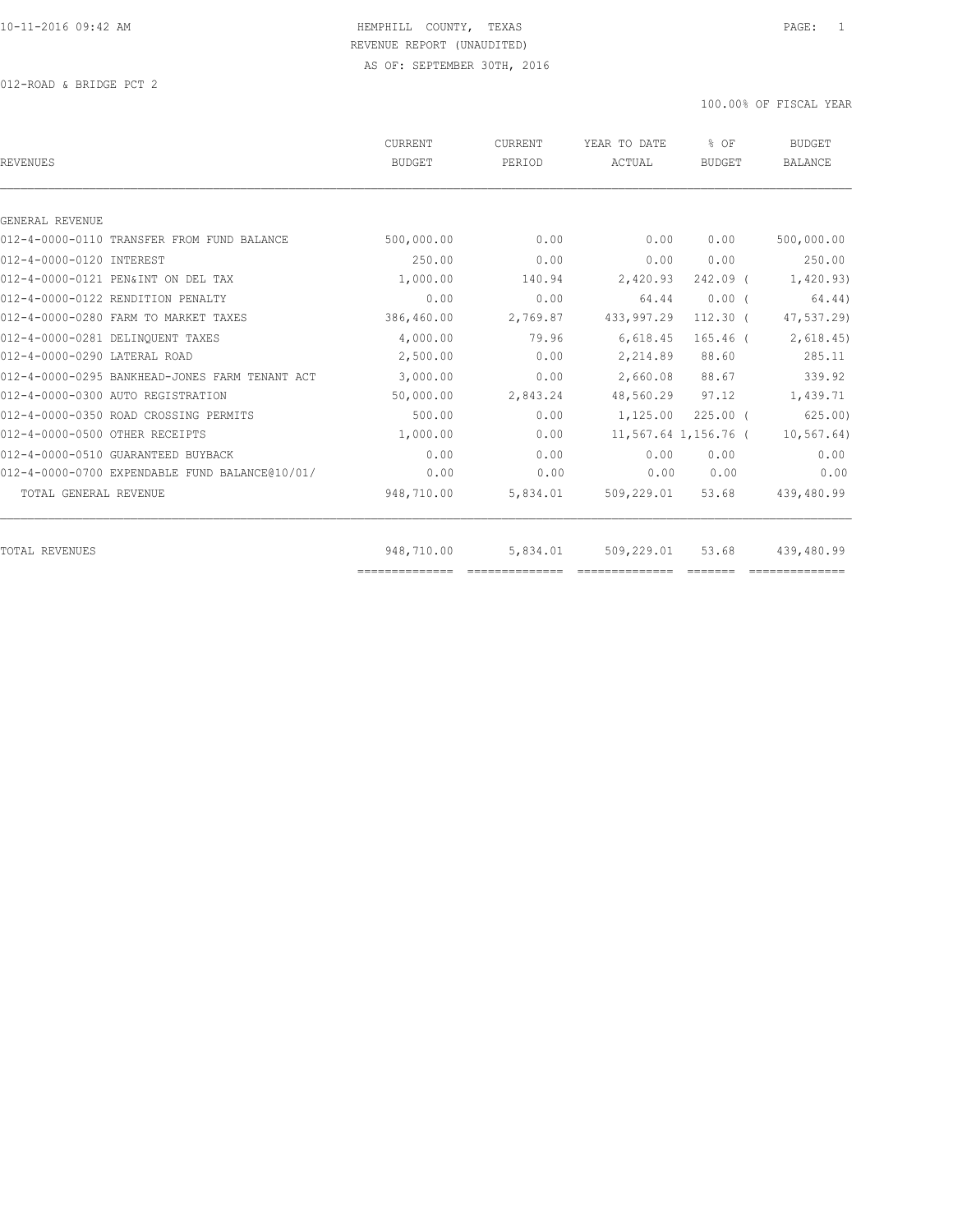013-ROAD & BRIDGE PCT 3

| REVENUES                                       | CURRENT<br><b>BUDGET</b> | CURRENT<br>PERIOD | YEAR TO DATE<br>ACTUAL      | % OF<br><b>BUDGET</b> | <b>BUDGET</b><br><b>BALANCE</b> |
|------------------------------------------------|--------------------------|-------------------|-----------------------------|-----------------------|---------------------------------|
|                                                |                          |                   |                             |                       |                                 |
| GENERAL REVENUE                                |                          |                   |                             |                       |                                 |
| 013-4-0000-0110 TRANSFER FROM FUND BALANCE     | 500,000.00               | 0.00              | 0.00                        | 0.00                  | 500,000.00                      |
| 013-4-0000-0120 INTEREST                       | 500.00                   | 0.00              | 0.00                        | 0.00                  | 500.00                          |
| 013-4-0000-0121 PEN&INT ON DEL TAX             | 1,500.00                 | 281.88            | 4,841.81                    | $322.79$ (            | 3,341.81)                       |
| 013-4-0000-0122 RENDITION PENALTY              | 0.00                     | 0.00              | 128.84                      | $0.00$ $($            | 128.84)                         |
| 013-4-0000-0280 FARM TO MARKET TAXES           | 772,920.00               | 5,539.73          | 867,994.60                  | $112.30$ (            | 95,074.60)                      |
| 013-4-0000-0281 DELINQUENT TAXES               | 6,000.00                 | 159.92            | 13,236.94                   | $220.62$ (            | 7,236.94)                       |
| 013-4-0000-0290 LATERAL ROAD                   | 5,000.00                 | 0.00              | 4,429.79                    | 88.60                 | 570.21                          |
| 013-4-0000-0295 BANKHEAD-JONES FARM TENANT ACT | 5,000.00                 | 0.00              | 5,320.15                    | $106.40$ (            | 320.15                          |
| 013-4-0000-0300 AUTO REGISTRATION              | 95,000.00                | 5,686.51          | 97,120.62                   | $102.23$ (            | 2,120.62)                       |
| 013-4-0000-0350 ROAD CROSSING PERMITS          | 1,500.00                 | 375.00            | 3,187.50                    | $212.50$ (            | 1,687.50)                       |
| 013-4-0000-0500 OTHER RECEIPTS                 | 1,000.00                 | 0.00              |                             | 46,534.86 4,653.49 (  | 45,534.86)                      |
| 013-4-0000-0510 GRANT FUNDS                    | 680,000.00               | 44,281.91         | 684,090.04                  | $100.60$ $($          | 4,090.04)                       |
| TOTAL GENERAL REVENUE                          | 2,068,420.00             | 56,324.95         | 1,726,885.15                | 83.49                 | 341,534.85                      |
| TOTAL REVENUES                                 | 2,068,420.00             |                   | 56, 324, 95 1, 726, 885, 15 | 83.49                 | 341,534.85                      |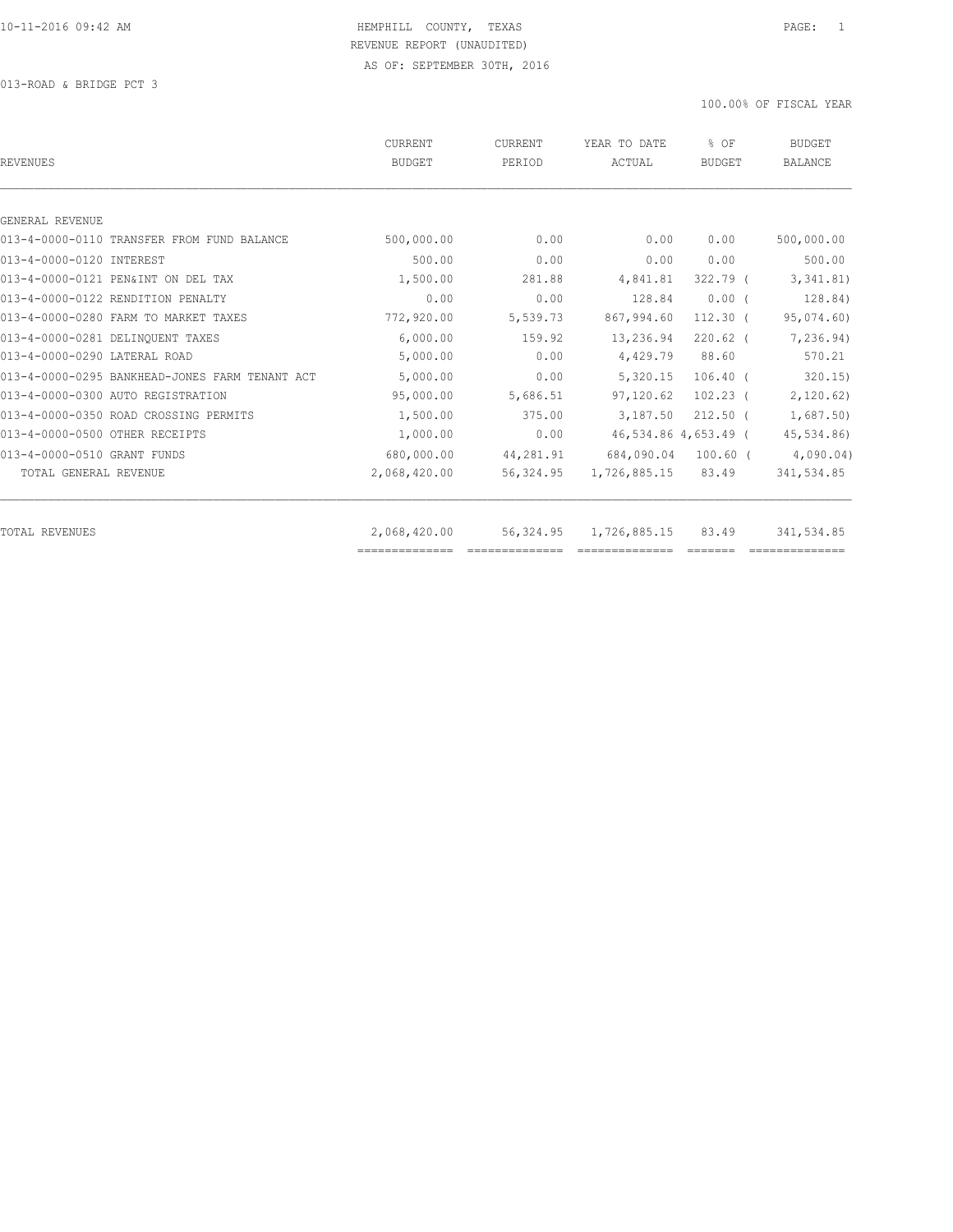014-ROAD & BRIDGE PCT 4

| <b>REVENUES</b>                                | CURRENT<br><b>BUDGET</b> | CURRENT<br>PERIOD | YEAR TO DATE<br>ACTUAL | % OF<br><b>BUDGET</b> | <b>BUDGET</b><br><b>BALANCE</b> |
|------------------------------------------------|--------------------------|-------------------|------------------------|-----------------------|---------------------------------|
|                                                |                          |                   |                        |                       |                                 |
| GENERAL REVENUE                                |                          |                   |                        |                       |                                 |
| 014-4-0000-0110 TRANSFER FROM FUND BALANCE     | 600,000.00               | 150,000.00        | 150,000.00             | 25.00                 | 450,000.00                      |
| 014-4-0000-0120 INTEREST                       | 500.00                   | 0.00              | 0.00                   | 0.00                  | 500.00                          |
| 014-4-0000-0121 PEN&INT ON DEL TAX             | 2,500.00                 | 249.66            | 4,288.45               | 171.54 (              | 1,788.45)                       |
| 014-4-0000-0122 RENDITION PENALTY              | 0.00                     | 0.00              | 114.11                 | $0.00$ (              | 114.11)                         |
| 014-4-0000-0280 FARM TO MARKET TAXES           | 684,586.00               | 4,906.62          | 768,795.21             | $112.30$ (            | 84,209.21)                      |
| 014-4-0000-0281 DELINQUENT TAXES               | 3,000.00                 | 141.63            | 11,724.06              | $390.80$ (            | 8,724.06)                       |
| 014-4-0000-0290 LATERAL ROAD                   | 5,000.00                 | 0.00              | 3,923.52               | 78.47                 | 1,076.48                        |
| 014-4-0000-0295 BANKHEAD-JONES FARM TENANT ACT | 5,000.00                 | 0.00              | 4,712.14               | 94.24                 | 287.86                          |
| 014-4-0000-0300 AUTO REGISTRATION              | 85,000.00                | 5,036.61          | 86,021.08              | $101.20$ (            | 1,021.08)                       |
| 014-4-0000-0350 ROAD CROSSING PERMITS          | 1,000.00                 | 0.00              | 0.00                   | 0.00                  | 1,000.00                        |
| 014-4-0000-0500 OTHER RECEIPTS                 | 2,000.00                 | 0.00              | 200, 479.29            | $23.96$ (             | 198, 479.29)                    |
| 014-4-0000-0510 GRANT FUNDS                    | 360,000.00               | 0.00              | 198,040.45             | 55.01                 | 161,959.55                      |
| 014-4-0000-0700 EXPENDABLE FUND BALANCE@10/01/ | 0.00                     | 0.00              | 0.00                   | 0.00                  | 0.00                            |
| TOTAL GENERAL REVENUE                          | 1,748,586.00             | 160,334.52        | 1,428,098.31           | 81.67                 | 320, 487.69                     |
| TOTAL REVENUES                                 | 1,748,586.00             | 160,334.52        | 1,428,098.31           | 81.67                 | 320,487.69                      |
|                                                |                          |                   |                        |                       |                                 |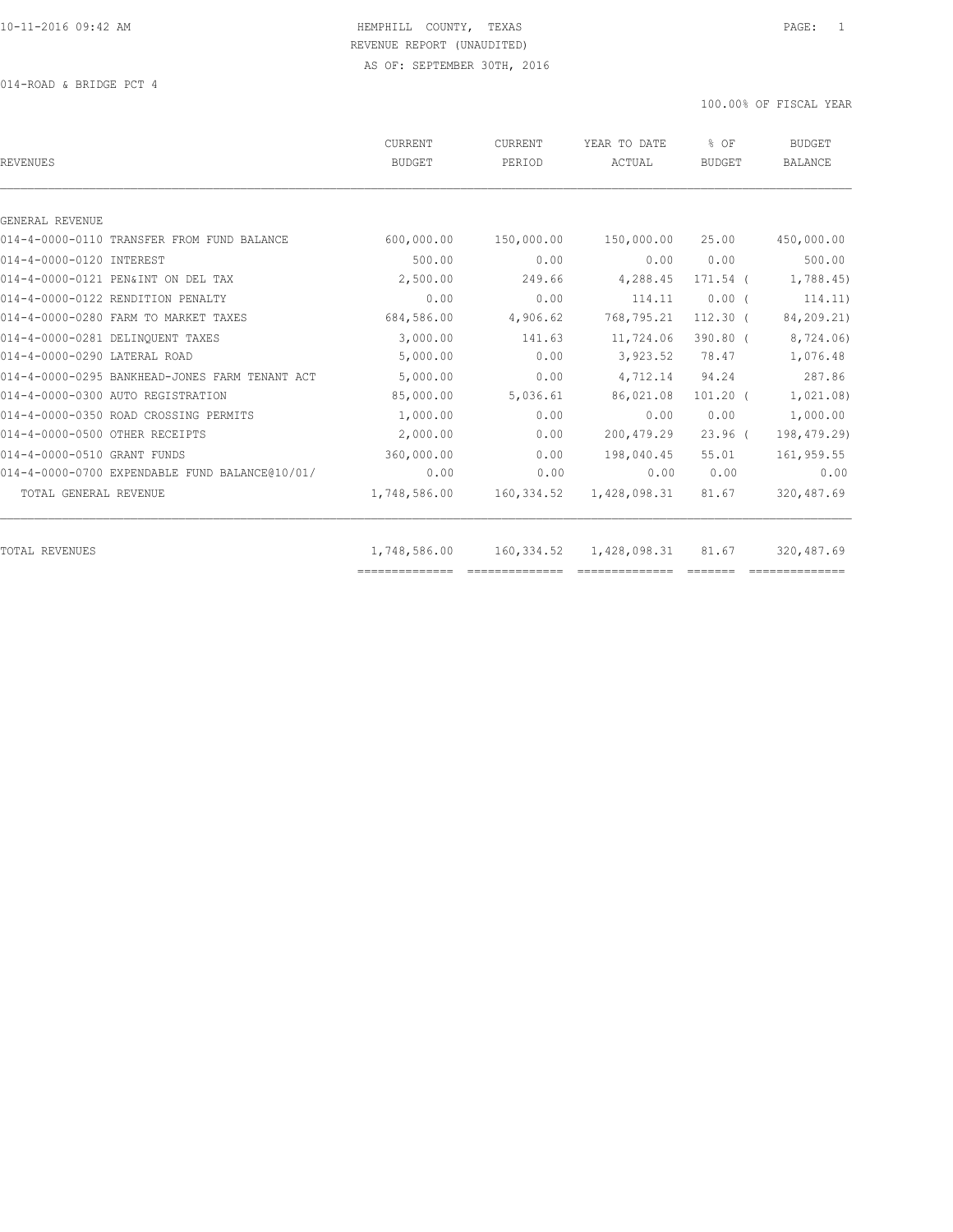022-CO RECORDS PRESERVATION

| REVENUES                                       | CURRENT<br><b>BUDGET</b> | CURRENT<br>PERIOD | YEAR TO DATE<br>ACTUAL | % OF<br>BUDGET | <b>BUDGET</b><br><b>BALANCE</b> |
|------------------------------------------------|--------------------------|-------------------|------------------------|----------------|---------------------------------|
|                                                |                          |                   |                        |                |                                 |
| GENERAL REVENUE                                |                          |                   |                        |                |                                 |
| 022-4-0000-0110 TRANSFER FROM FUND BALANCE     | 80,000.00                | 0.00              | 0.00                   | 0.00           | 80,000.00                       |
| 022-4-0000-0191 COUNTY RECORDS PRESERVATION FE | 12,000.00                | 818.92            | 9,947.65               | 82.90          | 2,052.35                        |
| TOTAL GENERAL REVENUE                          | 92,000.00                | 818.92            | 9,947.65               | 10.81          | 82,052.35                       |
|                                                |                          |                   |                        |                |                                 |
| TOTAL REVENUES                                 | 92,000.00                | 818.92            | 9,947.65               | 10.81          | 82,052.35                       |
|                                                | ----------               |                   |                        |                |                                 |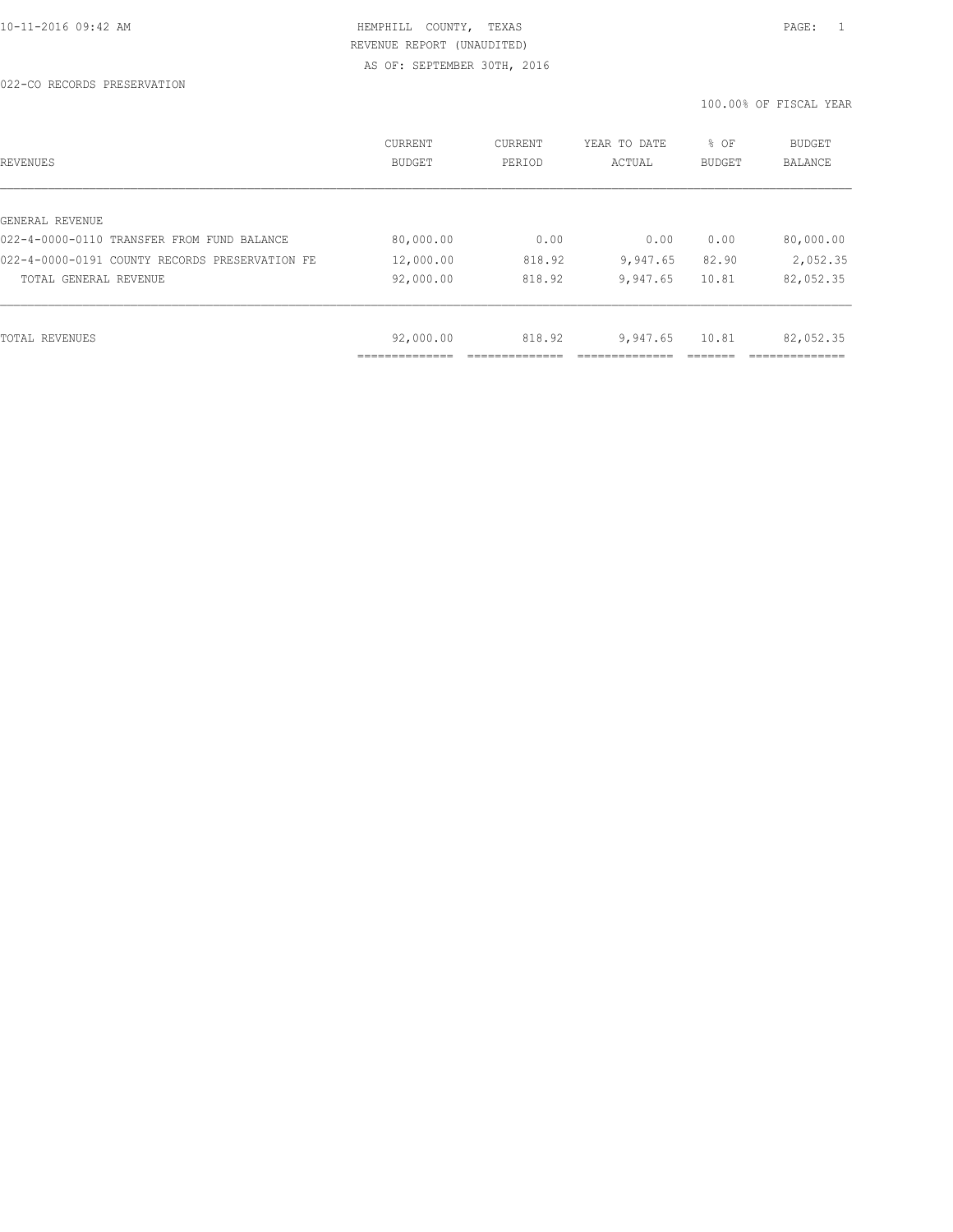023-CLK'S RECORDS PRESERVE

| REVENUES                                      | CURRENT<br>BUDGET | CURRENT<br>PERIOD | YEAR TO DATE<br>ACTUAL | % OF<br><b>BUDGET</b> | <b>BUDGET</b><br>BALANCE |
|-----------------------------------------------|-------------------|-------------------|------------------------|-----------------------|--------------------------|
|                                               |                   |                   |                        |                       |                          |
| GENERAL REVENUE                               |                   |                   |                        |                       |                          |
| 023-4-0000-0110 TRANSFER FROM FUND BALANCE    | 0.00              | 0.00              | 0.00                   | 0.00                  | 0.00                     |
| 023-4-0000-0191 REV-CLK'S RECORD PRESERVATION | 800.00            | 106.30            | 963.43                 | $120.43$ (            | 163.43)                  |
| TOTAL GENERAL REVENUE                         | 800.00            | 106.30            | 963.43                 | $120.43$ (            | 163.43)                  |
|                                               |                   |                   |                        |                       |                          |
| TOTAL REVENUES                                | 800.00            | 106.30            | 963.43                 | $120.43$ (            | 163.43)                  |
|                                               | -----------       |                   |                        |                       |                          |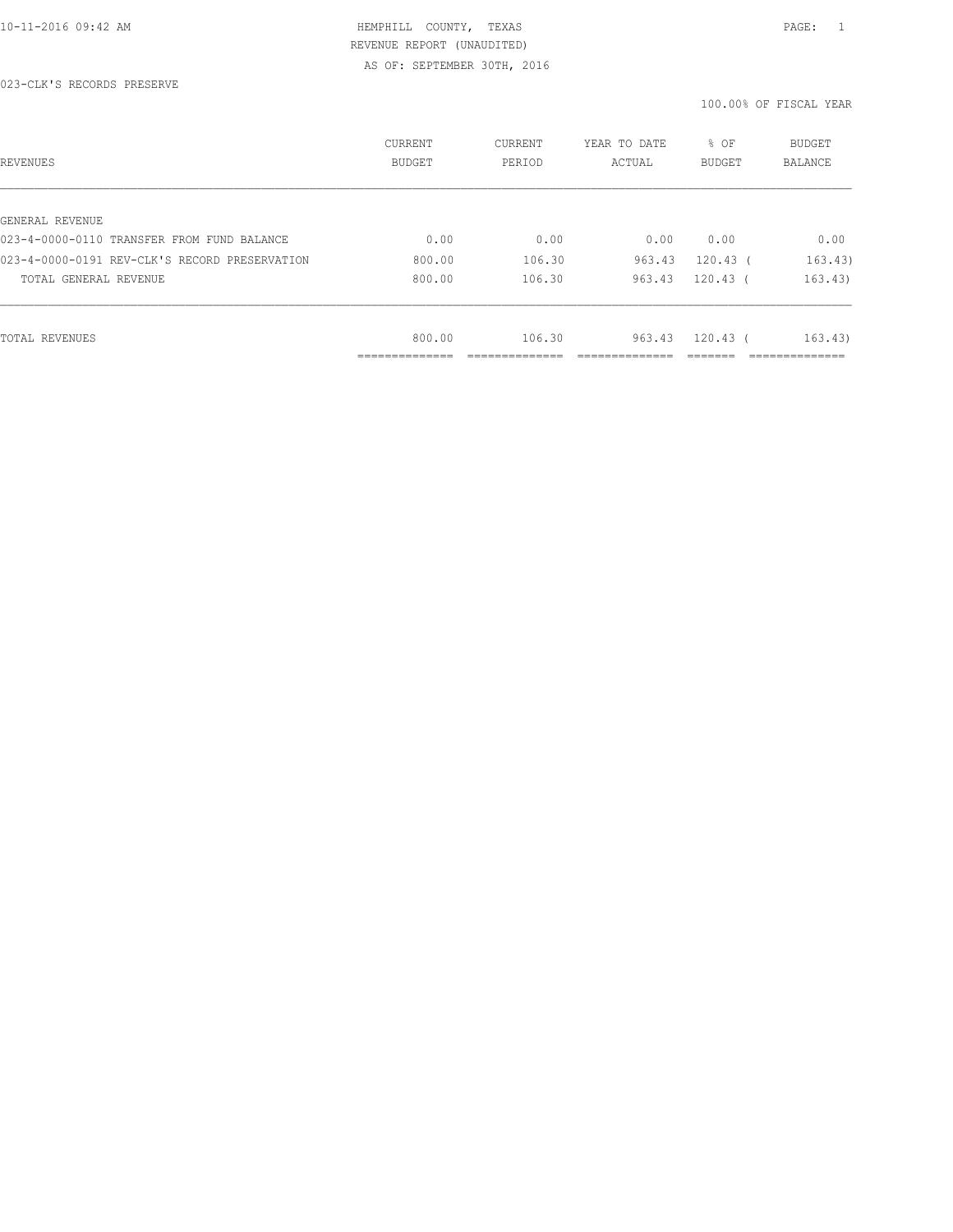| REVENUES                                   | <b>CURRENT</b><br><b>BUDGET</b> | CURRENT<br>PERIOD | YEAR TO DATE<br>ACTUAL | % OF<br><b>BUDGET</b> | <b>BUDGET</b><br><b>BALANCE</b> |
|--------------------------------------------|---------------------------------|-------------------|------------------------|-----------------------|---------------------------------|
|                                            |                                 |                   |                        |                       |                                 |
| GENERAL REVENUE                            |                                 |                   |                        |                       |                                 |
| 024-4-0000-0110 TRANSFER FROM FUND BALANCE | 10,000.00                       | 0.00              | 0.00                   | 0.00                  | 10,000.00                       |
| 024-4-0000-0191 TECH FEES/EXP              | 3,000.00                        | 278.43            | 2,456.40               | 81.88                 | 543.60                          |
| TOTAL GENERAL REVENUE                      | 13,000.00                       | 278.43            | 2,456.40               | 18.90                 | 10,543.60                       |
|                                            |                                 |                   |                        |                       |                                 |
| TOTAL REVENUES                             | 13,000.00                       | 278.43            | 2,456.40               | 18.90                 | 10,543.60                       |
|                                            |                                 |                   |                        |                       |                                 |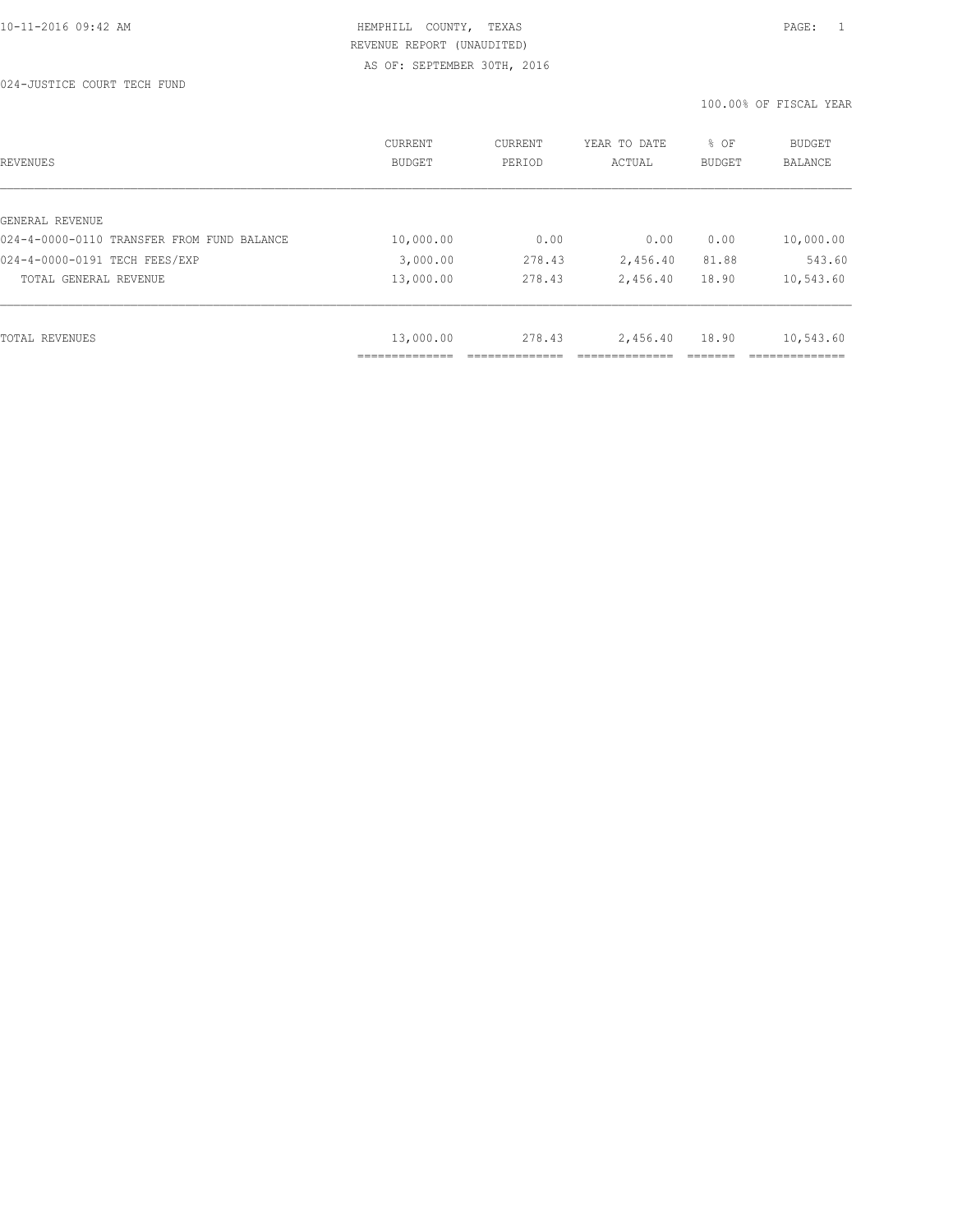| REVENUES                                   | <b>CURRENT</b><br><b>BUDGET</b> | CURRENT<br>PERIOD | YEAR TO DATE<br>ACTUAL | % OF<br>BUDGET | BUDGET<br><b>BALANCE</b> |
|--------------------------------------------|---------------------------------|-------------------|------------------------|----------------|--------------------------|
|                                            |                                 |                   |                        |                |                          |
| GENERAL REVENUE                            |                                 |                   |                        |                |                          |
| 032-4-0000-0110 TRANSFER FROM FUND BALANCE | 17,000.00                       | 0.00              | 0.00                   | 0.00           | 17,000.00                |
| 032-4-0000-0220 FEES-CHECK COLLECTION      | 500.00                          | 50.00             | 315.00                 | 63.00          | 185.00                   |
| TOTAL GENERAL REVENUE                      | 17,500.00                       | 50.00             | 315.00                 | 1.80           | 17,185.00                |
|                                            |                                 |                   |                        |                |                          |
| TOTAL REVENUES                             | 17,500.00                       | 50.00             | 315.00                 | 1.80           | 17,185.00                |
|                                            | ____________                    |                   |                        |                |                          |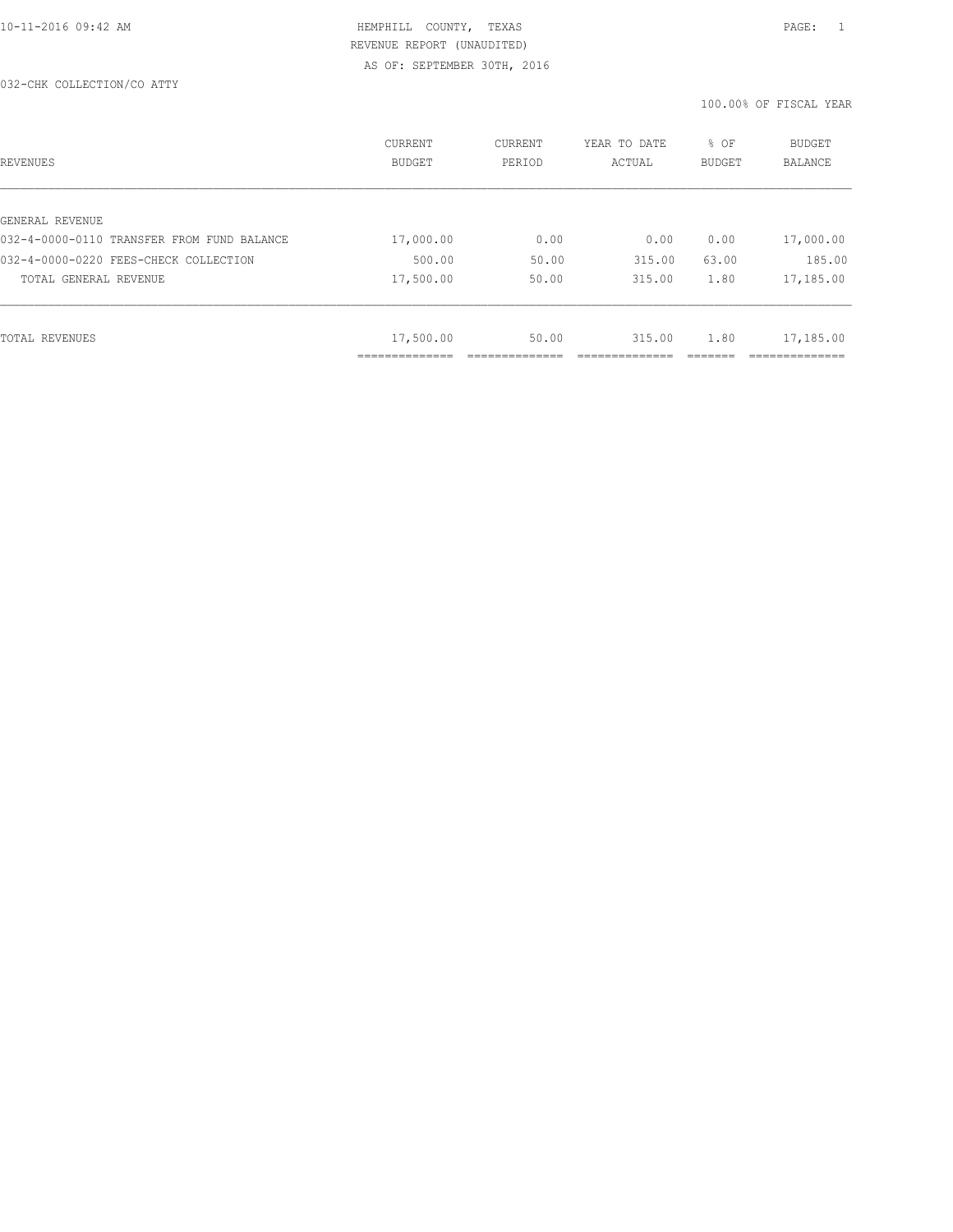| REVENUES                                   | <b>CURRENT</b><br><b>BUDGET</b> | CURRENT<br>PERIOD | YEAR TO DATE<br>ACTUAL | % OF<br><b>BUDGET</b> | <b>BUDGET</b><br><b>BALANCE</b> |
|--------------------------------------------|---------------------------------|-------------------|------------------------|-----------------------|---------------------------------|
|                                            |                                 |                   |                        |                       |                                 |
| GENERAL REVENUE                            |                                 |                   |                        |                       |                                 |
| 036-4-0000-0110 TRANSFER FROM FUND BALANCE | 6,000.00                        | 0.00              | 0.00                   | 0.00                  | 6,000.00                        |
| 036-4-0000-0440 STATE FEES                 | 2,000.00                        | 0.00              | 1,644.53               | 82.23                 | 355.47                          |
| TOTAL GENERAL REVENUE                      | 8,000.00                        | 0.00              | 1,644.53               | 20.56                 | 6,355.47                        |
|                                            |                                 |                   |                        |                       |                                 |
| TOTAL REVENUES                             | 8,000.00                        | 0.00              | 1,644.53               | 20.56                 | 6,355.47                        |
|                                            |                                 |                   |                        |                       |                                 |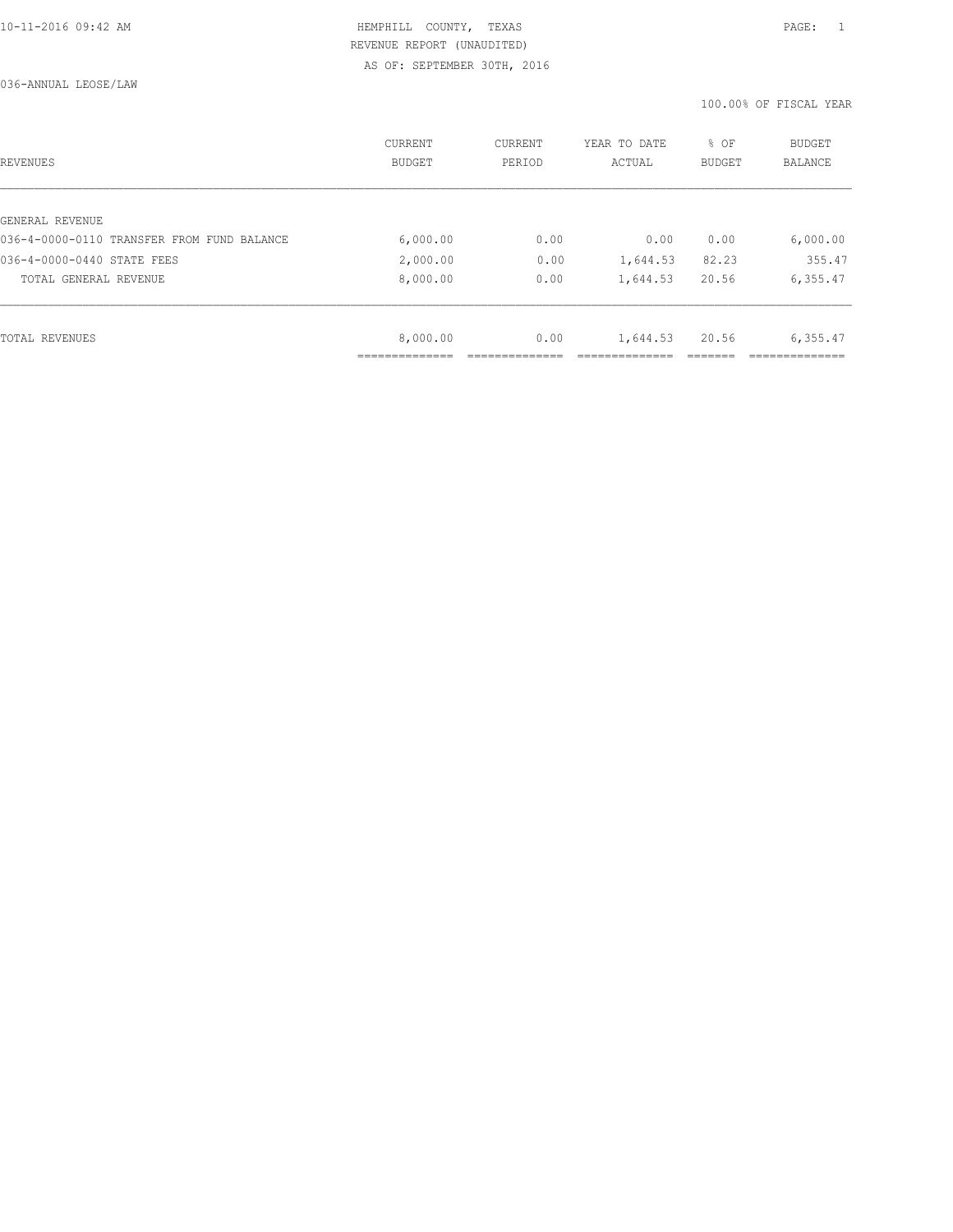046-SCAAP

| REVENUES                                   | CURRENT<br><b>BUDGET</b> | CURRENT<br>PERIOD | YEAR TO DATE<br>ACTUAL | % OF<br>BUDGET | <b>BUDGET</b><br><b>BALANCE</b> |
|--------------------------------------------|--------------------------|-------------------|------------------------|----------------|---------------------------------|
|                                            |                          |                   |                        |                |                                 |
| GENERAL REVENUE                            |                          |                   |                        |                |                                 |
| 046-4-0000-0110 TRANSFER FROM FUND BALANCE | 50,000.00                | 0.00              | 0.00                   | 0.00           | 50,000.00                       |
| 046-4-0000-0260 GRANT AWARD                | 7,000.00                 | 0.00              | 3,229.00               | 46.13          | 3,771.00                        |
| TOTAL GENERAL REVENUE                      | 57,000.00                | 0.00              | 3,229.00               | 5.66           | 53,771.00                       |
|                                            |                          |                   |                        |                |                                 |
| TOTAL REVENUES                             | 57,000.00                | 0.00              | 3,229.00               | 5.66           | 53,771.00                       |
|                                            |                          |                   |                        |                |                                 |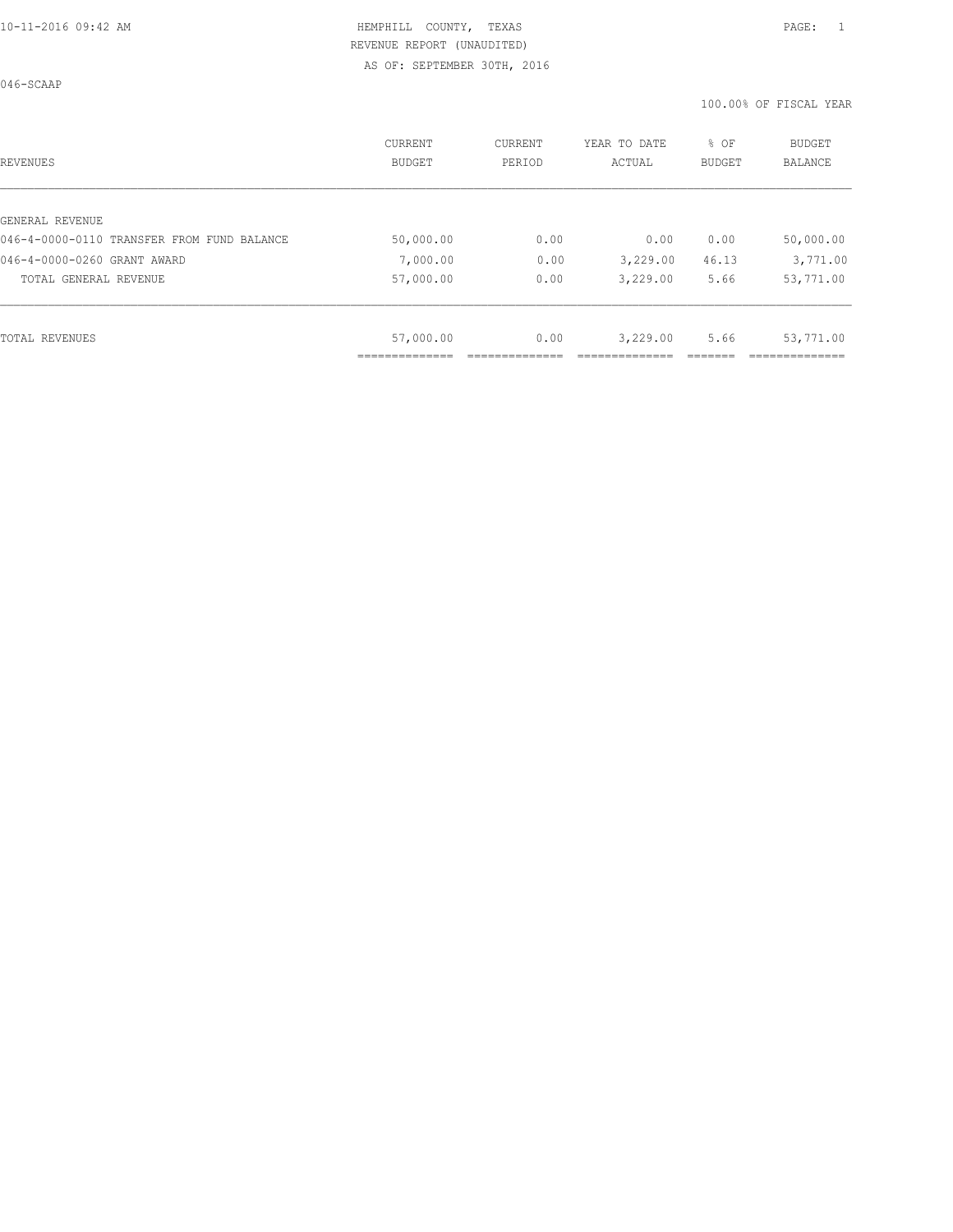| REVENUES                             | CURRENT<br><b>BUDGET</b> | CURRENT<br>PERIOD | YEAR TO DATE<br>ACTUAL | % OF<br>BUDGET | BUDGET<br>BALANCE |
|--------------------------------------|--------------------------|-------------------|------------------------|----------------|-------------------|
|                                      |                          |                   |                        |                |                   |
| GENERAL REVENUE                      |                          |                   |                        |                |                   |
| 047-4-0000-0401 SALES/COMMISSARY     | 0.00                     | 0.00              | 0.00                   | 0.00           | 0.00              |
| 047-4-0000-0500 MISCELLANEOUS INCOME | 0.00                     | 0.00              | 0.00                   | 0.00           | 0.00              |
| TOTAL GENERAL REVENUE                | 0.00                     | 0.00              | 0.00                   | 0.00           | 0.00              |
|                                      |                          |                   |                        |                |                   |
| TOTAL REVENUES                       | 0.00                     | 0.00              | 0.00                   | 0.00           | 0.00              |
|                                      | ----------               |                   |                        |                |                   |